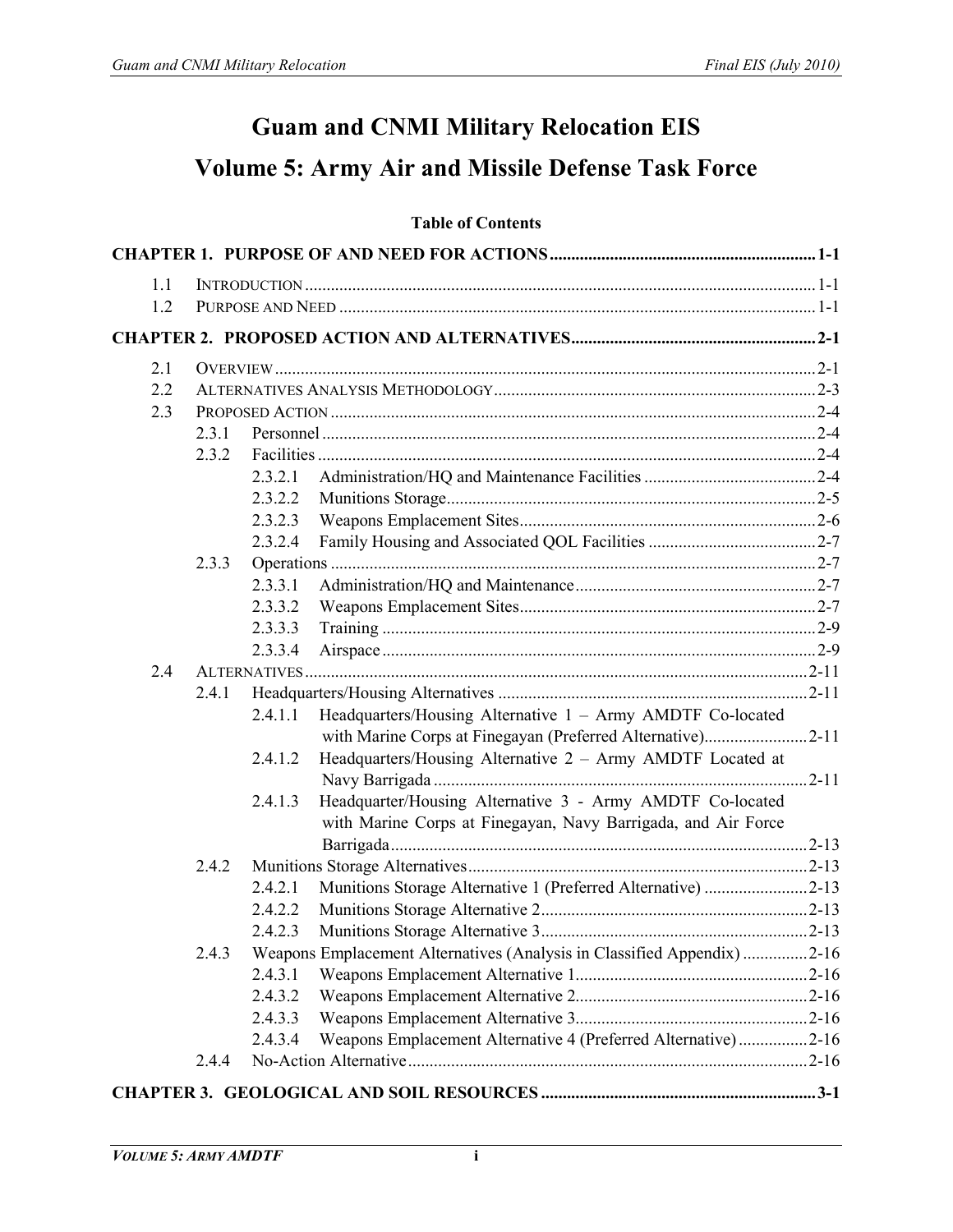| 3.1 |       |         |                                                               |  |
|-----|-------|---------|---------------------------------------------------------------|--|
| 3.2 |       |         |                                                               |  |
|     | 3.2.1 |         |                                                               |  |
|     |       | 3.2.1.1 |                                                               |  |
|     |       | 3.2.1.2 |                                                               |  |
|     |       | 3.2.1.3 |                                                               |  |
|     | 3.2.2 |         |                                                               |  |
|     |       | 3.2.2.1 | Headquarters/Housing Alternative 1 (Preferred Alternative)3-4 |  |
|     |       | 3.2.2.2 |                                                               |  |
|     |       | 3.2.2.3 |                                                               |  |
|     | 3.2.3 |         |                                                               |  |
|     |       | 3.2.3.1 | Munitions Storage Alternative 1 (Preferred Alternative) 3-10  |  |
|     |       | 3.2.3.2 |                                                               |  |
|     |       | 3.2.3.3 |                                                               |  |
|     | 3.2.4 |         |                                                               |  |
|     | 3.2.5 |         |                                                               |  |
|     | 3.2.6 |         |                                                               |  |
|     | 3.2.7 |         |                                                               |  |
|     |       |         |                                                               |  |
| 4.1 |       |         |                                                               |  |
| 4.2 |       |         |                                                               |  |
|     | 4.2.1 |         |                                                               |  |
|     |       | 4.2.1.1 |                                                               |  |
|     |       | 4.2.1.2 |                                                               |  |
|     |       | 4.2.1.3 |                                                               |  |
|     | 4.2.2 |         |                                                               |  |
|     |       | 4.2.2.1 | Headquarters/Housing Alternative 1 (Preferred Alternative)4-5 |  |
|     |       | 4.2.2.2 |                                                               |  |
|     |       | 4.2.2.3 |                                                               |  |
|     | 4.2.3 |         |                                                               |  |
|     |       | 4.2.3.1 | Munitions Storage Alternative 1 (Preferred Alternative) 4-15  |  |
|     |       |         |                                                               |  |
|     |       | 4.2.3.3 |                                                               |  |
|     | 4.2.4 |         |                                                               |  |
|     | 4.2.5 |         |                                                               |  |
|     |       | 4.2.5.1 |                                                               |  |
|     |       | 4.2.5.2 |                                                               |  |
|     |       | 4.2.5.3 |                                                               |  |
|     |       | 4.2.5.4 |                                                               |  |
|     | 4.2.6 |         |                                                               |  |
|     | 4.2.7 |         |                                                               |  |
| 4.3 |       |         | LEAST ENVIRONMENTALLY DAMAGING PRACTICABLE ALTERNATIVE 4-23   |  |
|     | 4.3.1 |         |                                                               |  |
|     |       | 4.3.1.1 |                                                               |  |
|     |       | 4.3.1.2 |                                                               |  |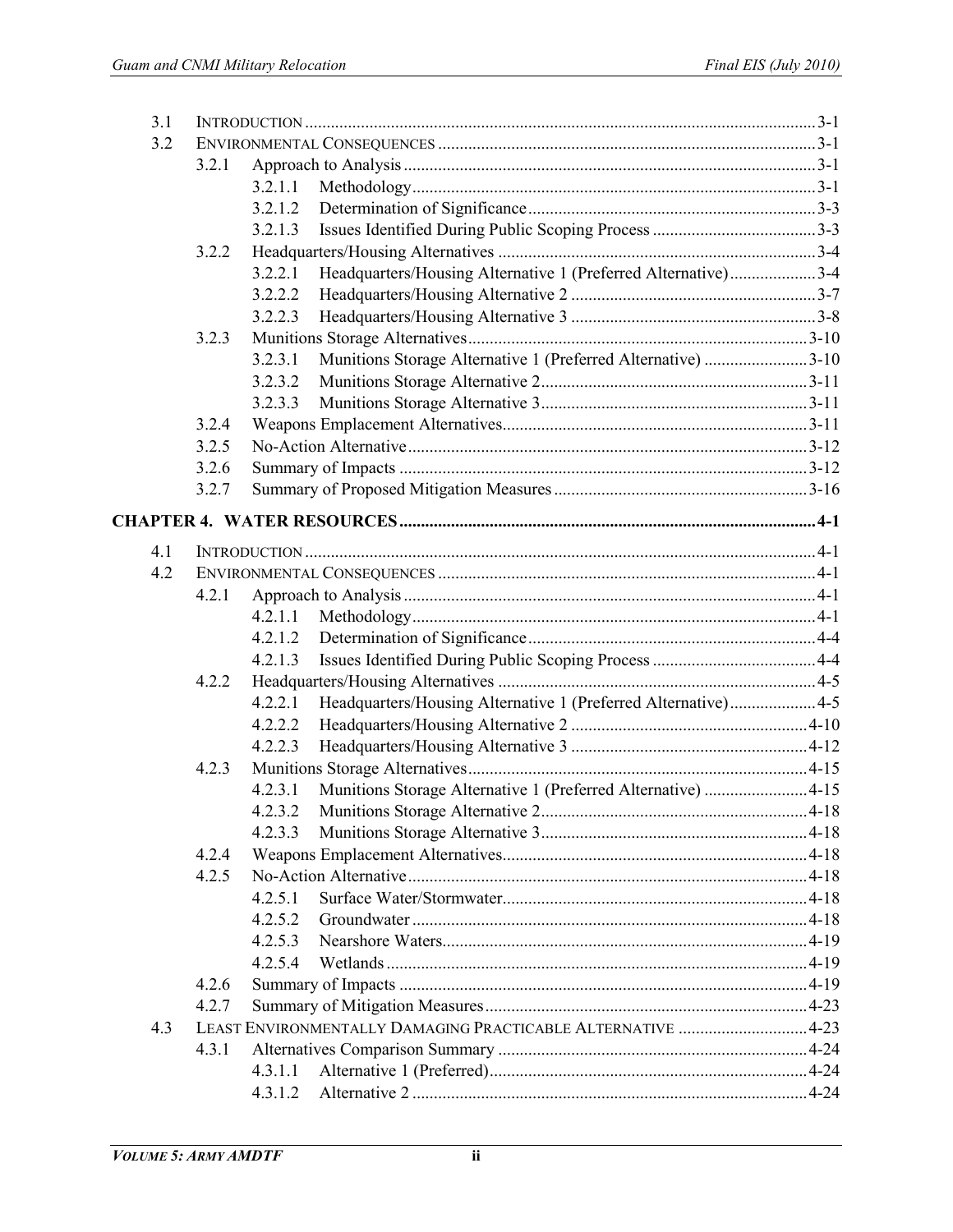|     | 4.3.2 |                                                                          |  |  |  |
|-----|-------|--------------------------------------------------------------------------|--|--|--|
|     |       |                                                                          |  |  |  |
| 5.1 |       |                                                                          |  |  |  |
| 5.2 |       |                                                                          |  |  |  |
|     | 5.2.1 |                                                                          |  |  |  |
|     |       | 5.2.1.1                                                                  |  |  |  |
|     |       |                                                                          |  |  |  |
|     |       | 5.2.1.3                                                                  |  |  |  |
|     | 5.2.2 |                                                                          |  |  |  |
|     |       | Headquarters/Housing Alternative 1 (Preferred Alternative)5-3<br>5.2.2.1 |  |  |  |
|     |       | 5.2.2.2                                                                  |  |  |  |
|     |       | 5.2.2.3                                                                  |  |  |  |
|     | 5.2.3 |                                                                          |  |  |  |
|     |       | Munitions Storage Alternative 1 (Preferred Alternative) 5-7<br>5.2.3.1   |  |  |  |
|     |       | 5.2.3.2                                                                  |  |  |  |
|     |       | 5.2.3.3                                                                  |  |  |  |
|     | 5.2.4 |                                                                          |  |  |  |
|     | 5.2.5 |                                                                          |  |  |  |
|     | 5.2.6 |                                                                          |  |  |  |
|     | 5.2.7 |                                                                          |  |  |  |
|     |       |                                                                          |  |  |  |
| 6.1 |       |                                                                          |  |  |  |
| 6.2 |       |                                                                          |  |  |  |
|     | 6.2.1 |                                                                          |  |  |  |
|     |       |                                                                          |  |  |  |
|     |       |                                                                          |  |  |  |
|     |       | 6.2.1.3                                                                  |  |  |  |
|     | 6.2.2 |                                                                          |  |  |  |
|     |       | 6.2.2.1                                                                  |  |  |  |
|     |       | 6.2.2.2 Headquarters/Housing Alternative 2.                              |  |  |  |
|     |       | 6.2.2.3                                                                  |  |  |  |
|     |       | 6.2.2.4                                                                  |  |  |  |
|     |       | 6.2.2.5                                                                  |  |  |  |
|     |       | 6.2.2.6                                                                  |  |  |  |
|     | 6.2.3 |                                                                          |  |  |  |
|     | 6.2.4 |                                                                          |  |  |  |
|     | 6.2.5 |                                                                          |  |  |  |
|     | 6.2.6 |                                                                          |  |  |  |
|     |       |                                                                          |  |  |  |
| 7.1 |       |                                                                          |  |  |  |
| 7.2 |       |                                                                          |  |  |  |
|     | 7.2.1 |                                                                          |  |  |  |
|     |       | 7.2.1.1                                                                  |  |  |  |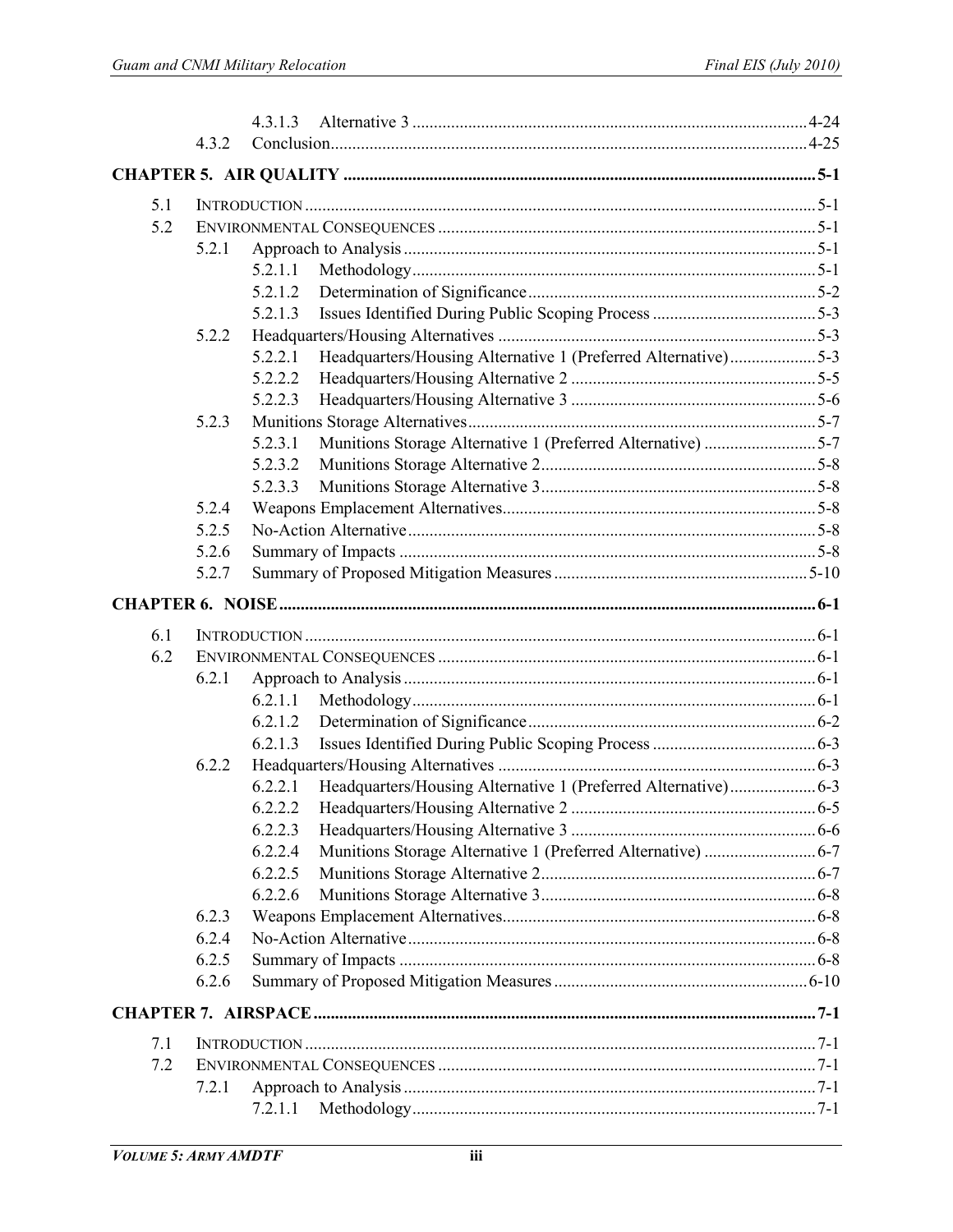|      |       | 7.2.1.3                                                                  |  |
|------|-------|--------------------------------------------------------------------------|--|
|      | 7.2.2 |                                                                          |  |
|      | 7.2.3 |                                                                          |  |
|      | 7.2.4 |                                                                          |  |
|      | 7.2.5 |                                                                          |  |
|      |       |                                                                          |  |
| 8.1  |       |                                                                          |  |
| 8.2  |       |                                                                          |  |
|      | 8.2.1 |                                                                          |  |
|      |       | 8.2.1.1                                                                  |  |
|      |       | 8.2.1.2                                                                  |  |
|      | 8.2.2 |                                                                          |  |
|      |       | Headquarters/Housing Alternative 1 (Preferred Alternative)8-4<br>8.2.2.1 |  |
|      |       | 8.2.2.2                                                                  |  |
|      |       | 8.2.2.3                                                                  |  |
|      | 8.2.3 |                                                                          |  |
|      |       | 8.2.3.1                                                                  |  |
|      |       | 8.2.3.2                                                                  |  |
|      |       | 8.2.3.3                                                                  |  |
|      | 8.2.4 |                                                                          |  |
|      | 8.2.5 |                                                                          |  |
|      | 8.2.6 |                                                                          |  |
|      | 8.2.7 |                                                                          |  |
|      |       |                                                                          |  |
| 9.1  |       |                                                                          |  |
| 9.2  |       |                                                                          |  |
|      | 9.2.1 |                                                                          |  |
|      |       | 9.2.1.1                                                                  |  |
|      |       | 9.2.1.2                                                                  |  |
|      |       |                                                                          |  |
|      | 9.2.2 |                                                                          |  |
|      |       | Headquarters/Housing Alternative 1 (Preferred Alternative)9-2<br>9.2.2.1 |  |
|      |       | 9.2.2.2                                                                  |  |
|      |       | 9.2.2.3                                                                  |  |
|      |       | 9.2.2.4                                                                  |  |
|      |       | 9.2.2.5                                                                  |  |
|      |       | 9.2.2.6                                                                  |  |
|      | 9.2.3 |                                                                          |  |
|      | 9.2.4 |                                                                          |  |
|      | 9.2.5 |                                                                          |  |
|      | 9.2.6 |                                                                          |  |
|      |       |                                                                          |  |
| 10.1 |       |                                                                          |  |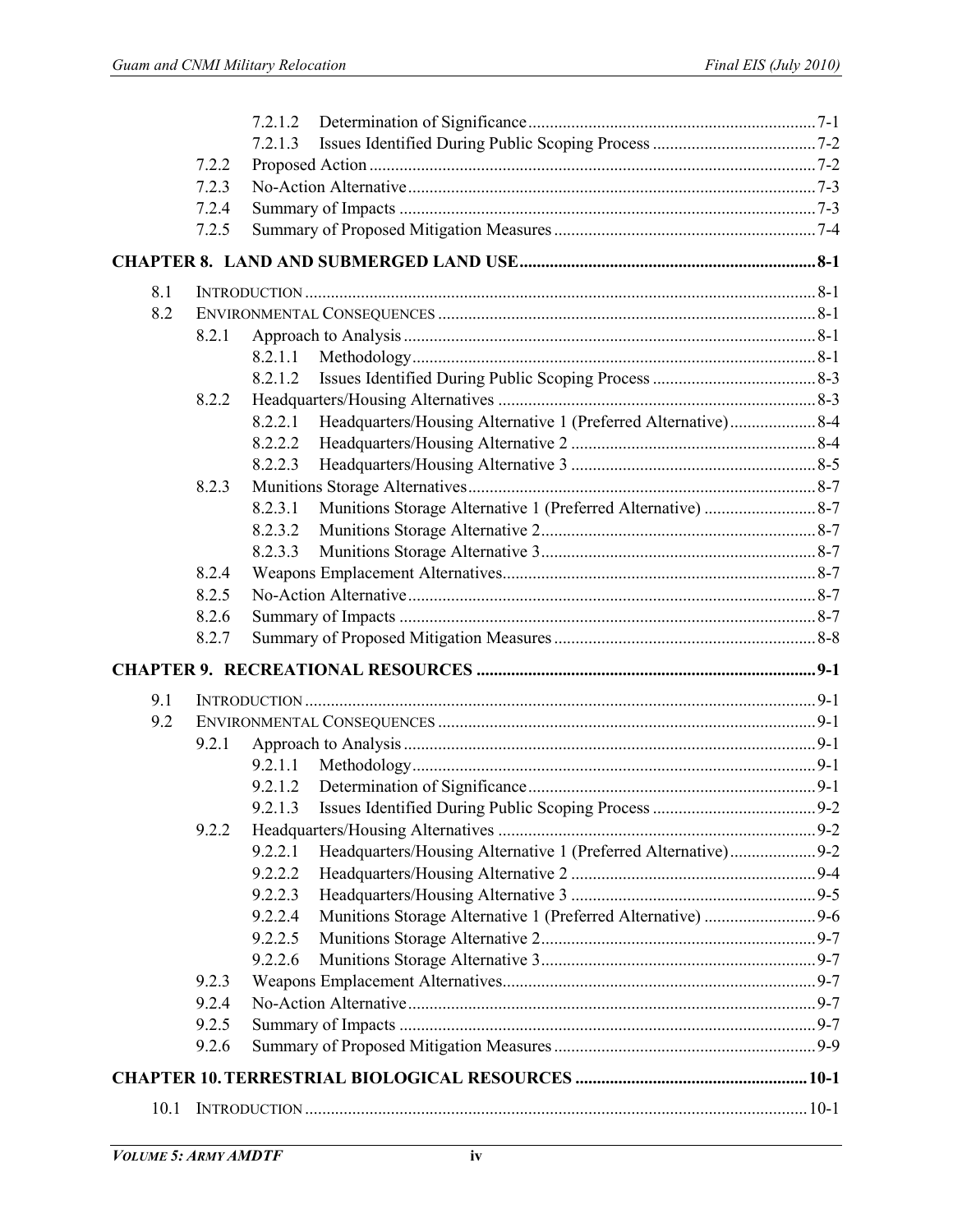| 10.2 |        |                                                                          |  |
|------|--------|--------------------------------------------------------------------------|--|
|      |        |                                                                          |  |
|      |        |                                                                          |  |
|      |        |                                                                          |  |
|      |        |                                                                          |  |
|      |        |                                                                          |  |
|      |        | 10.2.2.1 Headquarters/Housing Alternative 1 (Preferred Alternative) 10-4 |  |
|      |        |                                                                          |  |
|      |        |                                                                          |  |
|      | 10.2.3 |                                                                          |  |
|      |        | 10.2.3.1 Munitions Storage Alternative 1 (Preferred Alternative)  10-11  |  |
|      |        |                                                                          |  |
|      |        |                                                                          |  |
|      | 10.2.4 |                                                                          |  |
|      |        |                                                                          |  |
|      |        |                                                                          |  |
|      |        |                                                                          |  |
|      |        |                                                                          |  |
| 11.1 |        |                                                                          |  |
| 11.2 |        |                                                                          |  |
|      |        |                                                                          |  |
| 12.1 |        |                                                                          |  |
| 12.2 |        |                                                                          |  |
|      |        |                                                                          |  |
|      |        |                                                                          |  |
|      |        |                                                                          |  |
|      |        |                                                                          |  |
|      |        | 12.2.2.1 Headquarters/Housing Alternative 1 (Preferred Alternative) 12-3 |  |
|      |        |                                                                          |  |
|      |        |                                                                          |  |
|      |        |                                                                          |  |
|      |        | 12.2.3.1 Munitions Storage Alternative 1 (Preferred Alternative)  12-11  |  |
|      |        |                                                                          |  |
|      |        |                                                                          |  |
|      |        |                                                                          |  |
|      |        |                                                                          |  |
|      |        |                                                                          |  |
|      |        |                                                                          |  |
|      |        |                                                                          |  |
| 13.1 |        |                                                                          |  |
| 13.2 |        |                                                                          |  |
|      |        |                                                                          |  |
|      |        |                                                                          |  |
|      |        |                                                                          |  |
|      |        |                                                                          |  |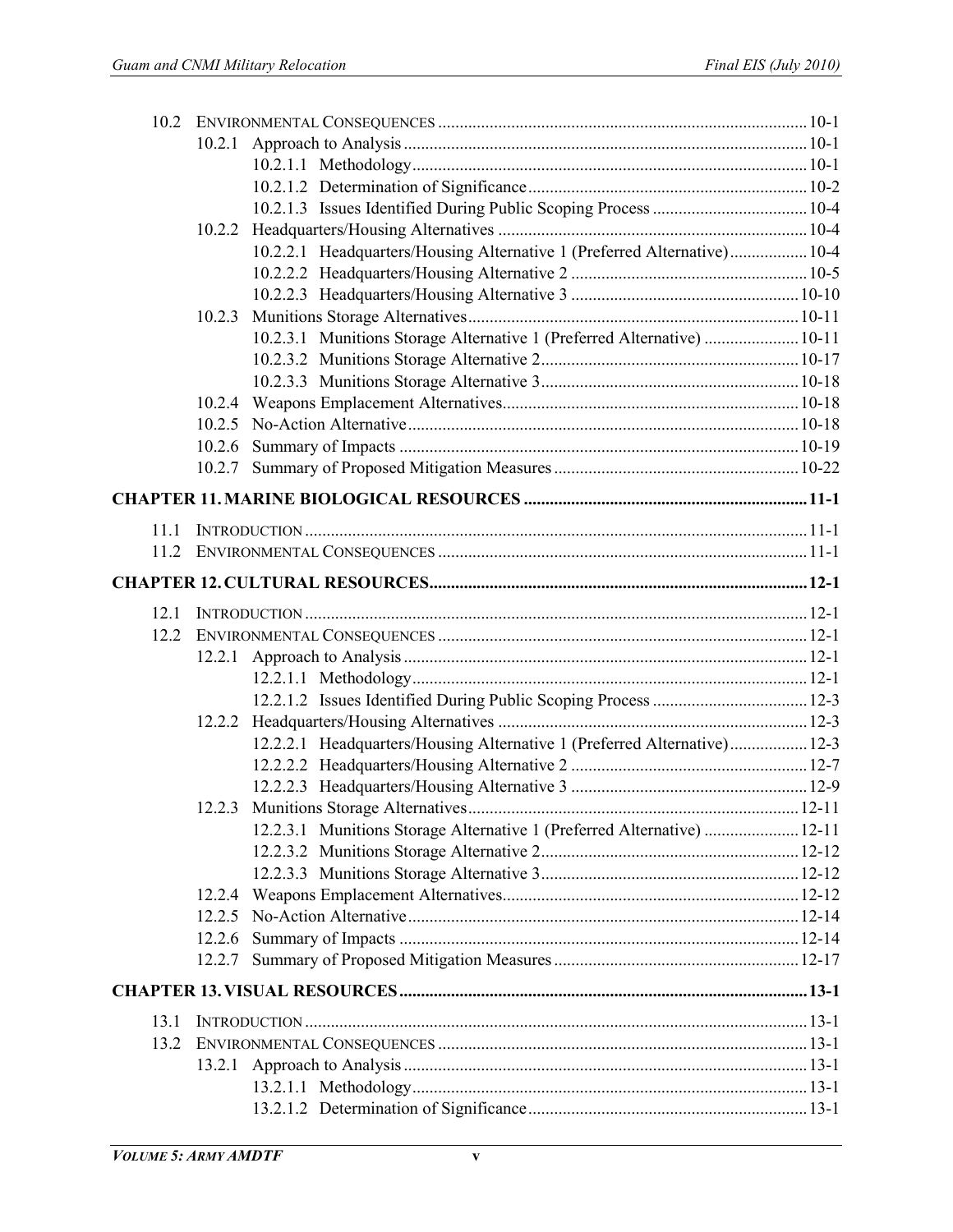|      | 13.2.2 |                                                                          |  |
|------|--------|--------------------------------------------------------------------------|--|
|      |        | 13.2.2.1 Headquarters/Housing Alternative 1 (Preferred Alternative) 13-2 |  |
|      |        |                                                                          |  |
|      |        |                                                                          |  |
|      | 13.2.3 |                                                                          |  |
|      |        | 13.2.3.1 Munitions Storage Alternative 1 (Preferred Alternative)  13-5   |  |
|      |        |                                                                          |  |
|      |        |                                                                          |  |
|      |        |                                                                          |  |
|      |        |                                                                          |  |
|      |        |                                                                          |  |
|      |        |                                                                          |  |
|      |        |                                                                          |  |
| 14.1 |        |                                                                          |  |
|      |        |                                                                          |  |
|      |        |                                                                          |  |
|      |        |                                                                          |  |
| 16.1 |        |                                                                          |  |
| 16.2 |        |                                                                          |  |
|      |        |                                                                          |  |
|      |        |                                                                          |  |
|      |        |                                                                          |  |
|      | 16.2.2 |                                                                          |  |
|      |        |                                                                          |  |
|      |        |                                                                          |  |
|      |        |                                                                          |  |
|      |        |                                                                          |  |
|      | 16.2.3 |                                                                          |  |
|      |        |                                                                          |  |
|      |        |                                                                          |  |
|      |        |                                                                          |  |
|      | 16.2.4 |                                                                          |  |
|      |        |                                                                          |  |
|      |        |                                                                          |  |
|      |        |                                                                          |  |
|      |        |                                                                          |  |
|      | 16.2.5 |                                                                          |  |
|      |        |                                                                          |  |
| 17.1 |        |                                                                          |  |
| 17.2 |        |                                                                          |  |
|      |        |                                                                          |  |
|      |        |                                                                          |  |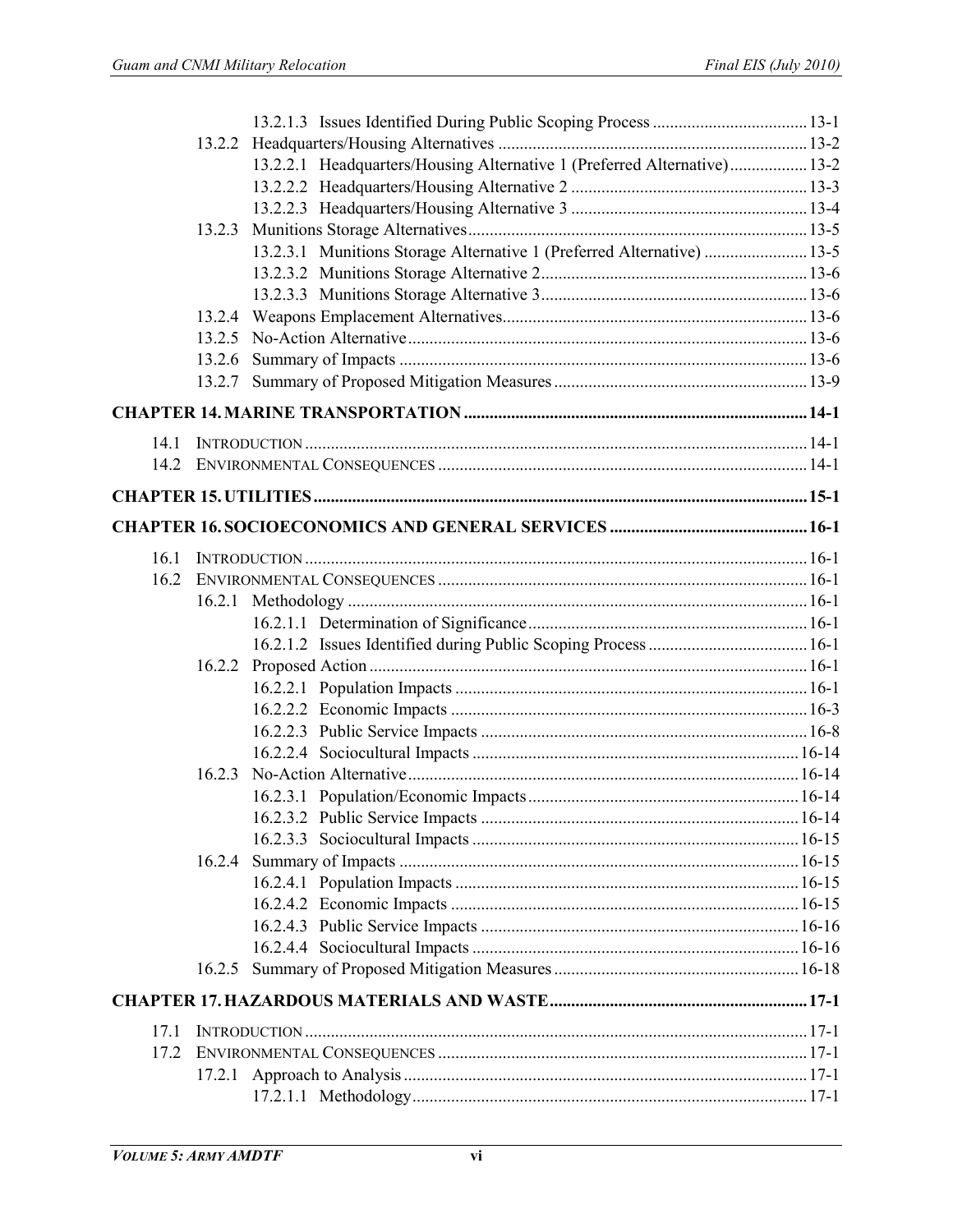|      | 17.2.3 |                                                                               |  |
|------|--------|-------------------------------------------------------------------------------|--|
|      |        |                                                                               |  |
|      |        |                                                                               |  |
|      |        |                                                                               |  |
| 18.1 |        |                                                                               |  |
| 18.2 |        |                                                                               |  |
|      | 18.2.1 |                                                                               |  |
|      |        |                                                                               |  |
|      |        |                                                                               |  |
|      |        |                                                                               |  |
|      |        |                                                                               |  |
|      |        | 18.2.2.1 Headquarters/Housing Alternative 1 (Preferred Alternative) 18-2      |  |
|      |        |                                                                               |  |
|      |        |                                                                               |  |
|      |        |                                                                               |  |
|      | 18.2.3 |                                                                               |  |
|      |        | 18.2.3.1 Munitions Storage Alternative 1 (Preferred Alternative)  18-7        |  |
|      |        |                                                                               |  |
|      |        |                                                                               |  |
|      |        |                                                                               |  |
|      |        |                                                                               |  |
|      |        |                                                                               |  |
|      |        |                                                                               |  |
|      |        |                                                                               |  |
|      |        |                                                                               |  |
|      |        |                                                                               |  |
|      |        |                                                                               |  |
|      |        |                                                                               |  |
|      |        | <b>CHAPTER 19. ENVIRONMENTAL JUSTICE AND THE PROTECTION OF CHILDREN  19-1</b> |  |
| 19.1 |        |                                                                               |  |
| 19.2 |        |                                                                               |  |
|      |        |                                                                               |  |
|      |        |                                                                               |  |
|      |        |                                                                               |  |
|      |        |                                                                               |  |
|      |        |                                                                               |  |
|      |        | 19.2.2.1 Headquarters/Housing Alternative 1 (Preferred Alternative) 19-4      |  |
|      |        |                                                                               |  |
|      |        |                                                                               |  |
|      |        |                                                                               |  |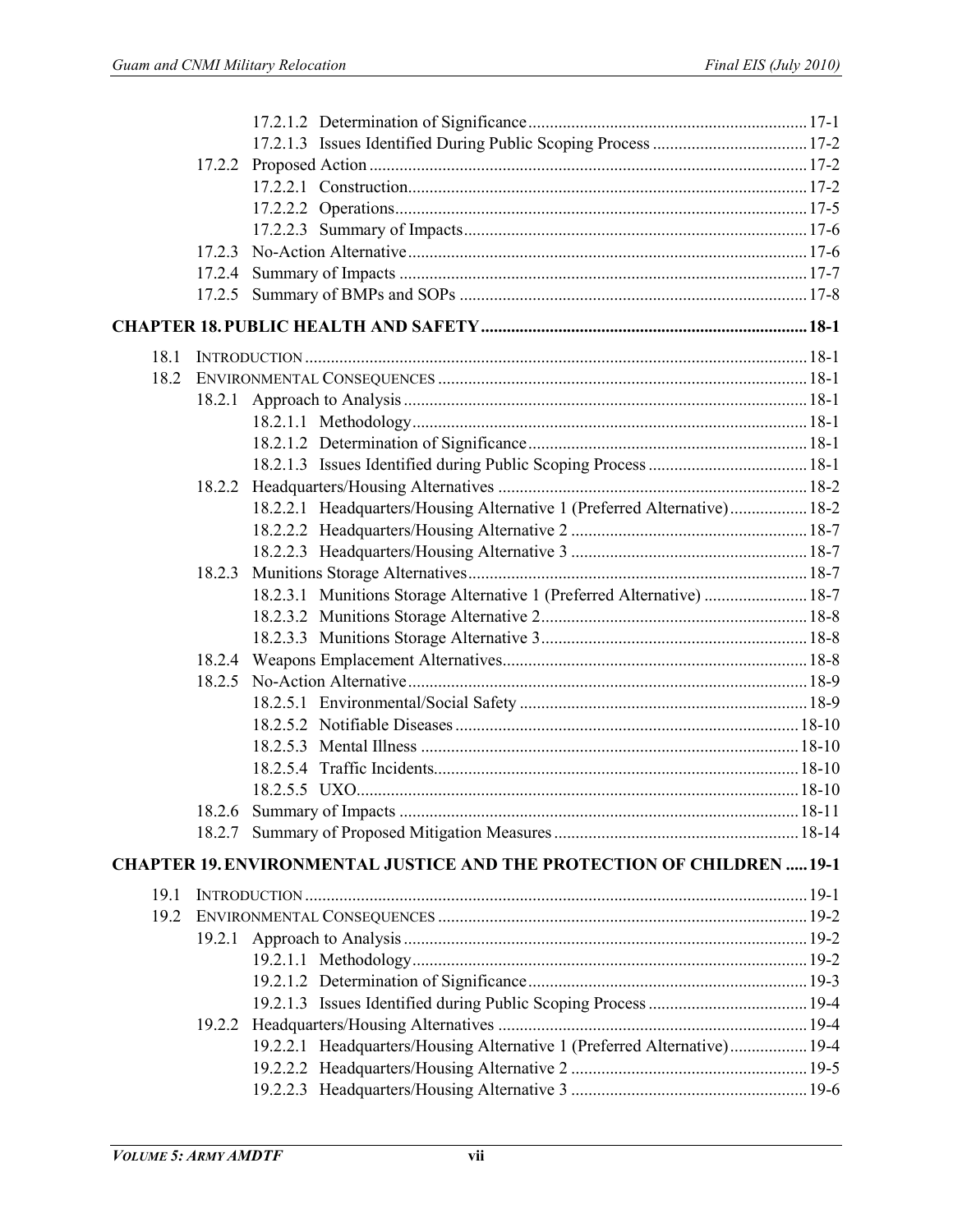|      |        | 19.2.3.1 Munitions Storage Alternative 1 (Preferred Alternative)  19-7  |  |
|------|--------|-------------------------------------------------------------------------|--|
|      |        |                                                                         |  |
|      |        |                                                                         |  |
|      |        |                                                                         |  |
|      |        |                                                                         |  |
|      |        |                                                                         |  |
|      |        | 19.2.4.3 Weapons Emplacement Alternative 4 (Preferred Alternative) 19-8 |  |
|      | 1925   |                                                                         |  |
|      | 19.2.6 |                                                                         |  |
|      |        |                                                                         |  |
|      |        |                                                                         |  |
| 20.1 |        |                                                                         |  |
| 20 2 |        |                                                                         |  |
| 20.3 |        |                                                                         |  |
| 20.4 |        |                                                                         |  |
| 20.5 |        |                                                                         |  |
| 20.6 |        |                                                                         |  |
| 20.7 |        |                                                                         |  |
| 20.8 |        |                                                                         |  |
|      |        |                                                                         |  |
|      |        |                                                                         |  |
|      |        |                                                                         |  |
|      |        |                                                                         |  |
|      |        |                                                                         |  |
|      |        |                                                                         |  |
|      |        |                                                                         |  |
|      |        |                                                                         |  |
|      |        |                                                                         |  |
|      |        |                                                                         |  |
|      |        |                                                                         |  |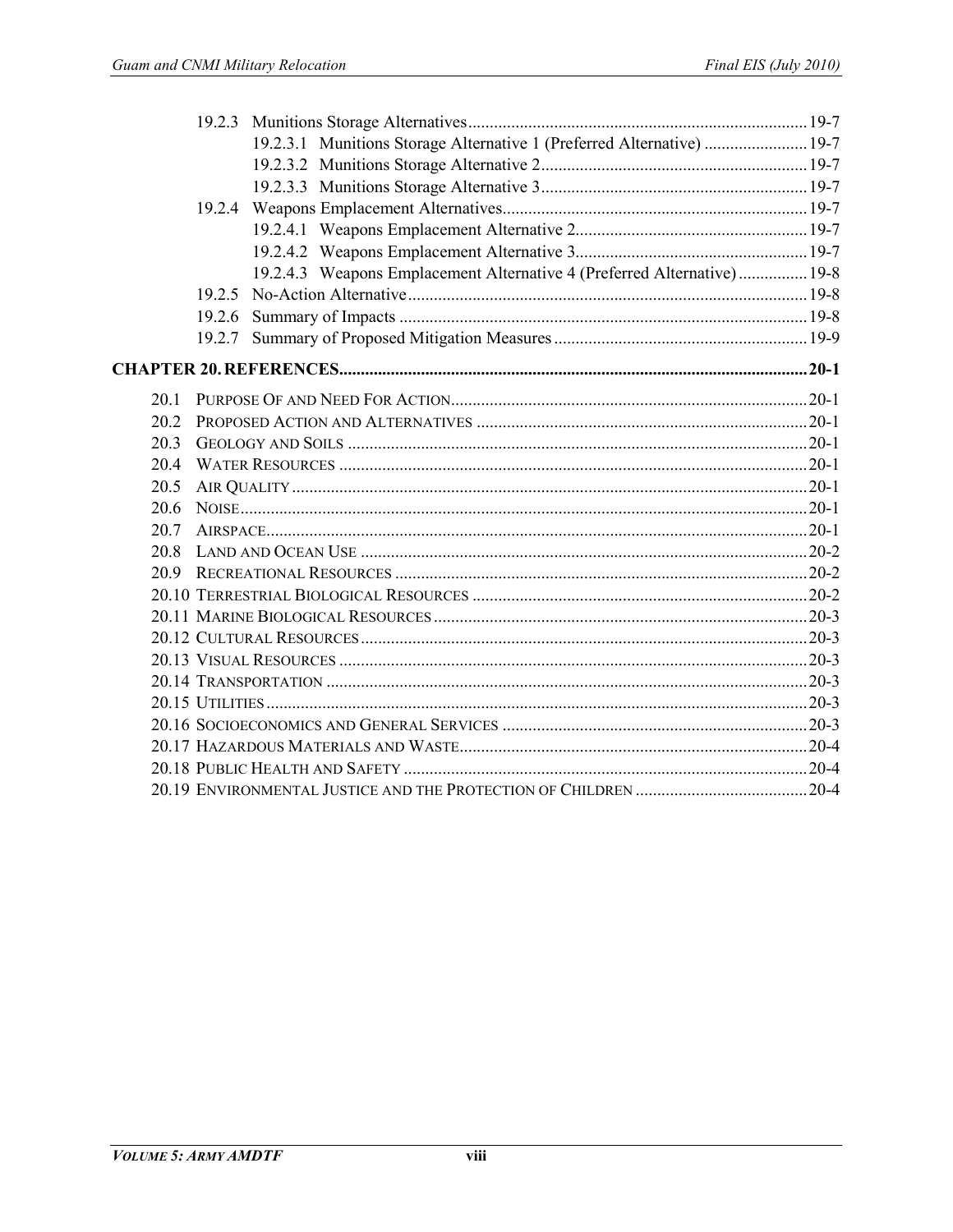## **[List of Figures](#page--1-74)**

| <b>Figure</b>                                                                                                                                                                  | Page |
|--------------------------------------------------------------------------------------------------------------------------------------------------------------------------------|------|
| 2.1-1. Summary of Proposed Action and Alternatives Carried Forward for the Army Air and Missile                                                                                |      |
|                                                                                                                                                                                |      |
|                                                                                                                                                                                |      |
|                                                                                                                                                                                |      |
|                                                                                                                                                                                |      |
| 2.4-3. Army AMDTF Weapons Emplacement Alternatives in the Classified Appendix 2-15                                                                                             |      |
|                                                                                                                                                                                |      |
| 10.2-1a. Vegetation Impacts, Headquarters/Housing Alternative 2 - Navy Barrigada  10-7                                                                                         |      |
| 10.2-1b. Special-Status Species Impacts, Headquarters/Housing Alternative 2 – Navy Barrigada  10-9                                                                             |      |
|                                                                                                                                                                                |      |
| 10.2-3a. Special-Status Species Recovery Habitat for Guam Micronesian Kingfisher, Mariana Crow,<br>and Mariana Fruit Bat, Munitions Storage Alternatives - Andersen AFB  10-14 |      |
| 10.2-3b. Special-Status Species Recovery Habitat for Guam Rail and Serianthes nelsonii, Munitions                                                                              |      |
| 12.2-1. Army AMDTF Headquarters/Housing Alternative 1 and Archaeological Probability Zones 12-5                                                                                |      |
| 12.2-2. Army AMDTF Headquarters/Housing Alternative 2 and Archaeological Probability Zones 12-8                                                                                |      |
| 12.2-3. Army AMDTF Headquarters/Housing Alternative 3 and Archaeological Probability Zones 12-10                                                                               |      |
| 12.2-4. Army AMDTF Munitions Storage Alternatives and Archaeological Probability Zones  12-13                                                                                  |      |
|                                                                                                                                                                                |      |
|                                                                                                                                                                                |      |
| 16.2-3. Labor Force Income (Millions of 2008 \$s) With and Without Proposed Action  16-5                                                                                       |      |
|                                                                                                                                                                                |      |
|                                                                                                                                                                                |      |
|                                                                                                                                                                                |      |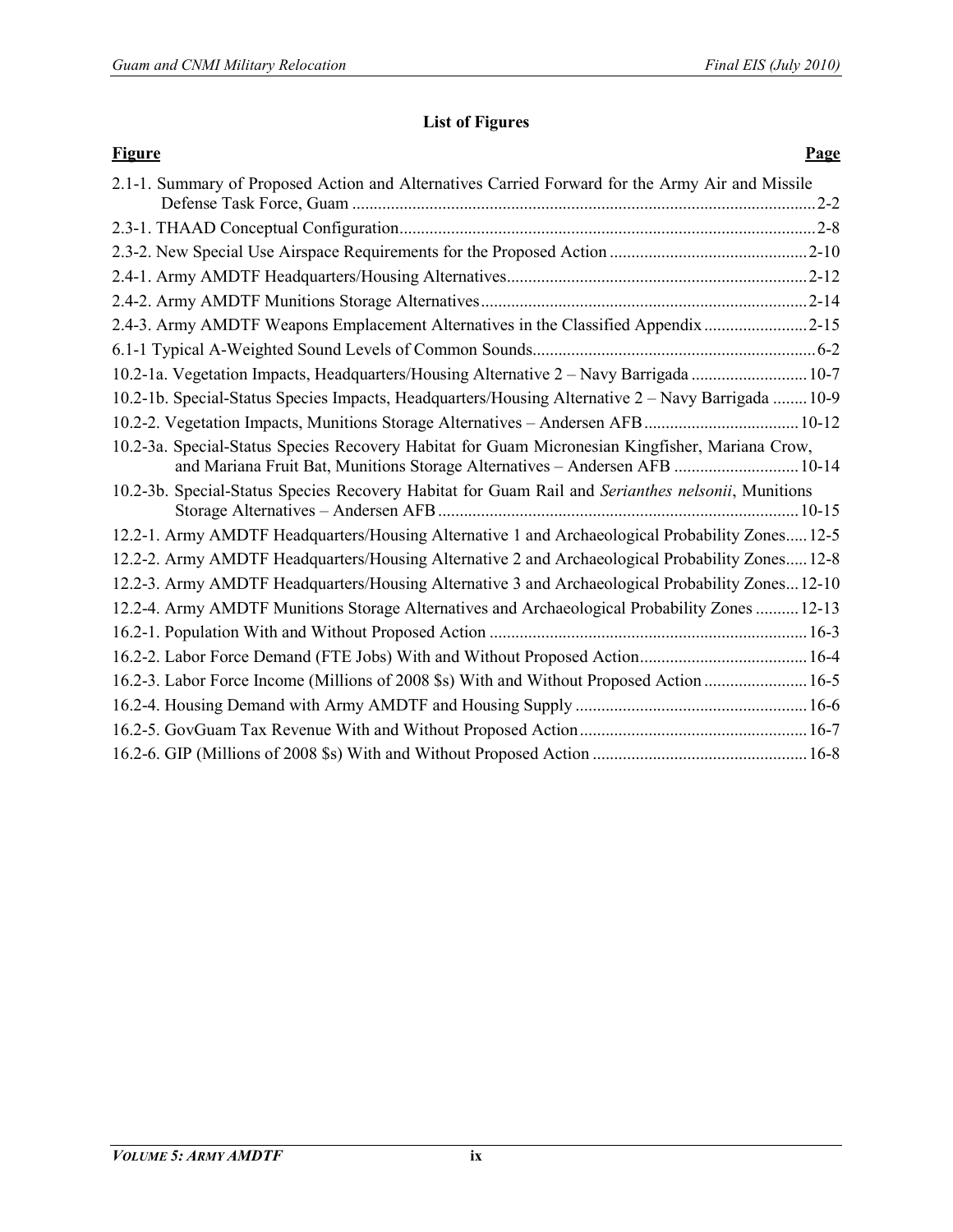## **[List of Tables](#page--1-3)**

| <b>Table</b>                                                                                        | Page |
|-----------------------------------------------------------------------------------------------------|------|
| 2.3-1. Summary of Population Increase Associated with the Proposed AMDTF Action on Guam2-4          |      |
|                                                                                                     |      |
| 2.3-3. THAAD and Patriot Equipment at Emplacement Sites and Missile Storage Facilities2-6           |      |
|                                                                                                     |      |
|                                                                                                     |      |
|                                                                                                     |      |
| 3.2-4. Summary of Weapons Emplacement Impacts – Alternatives 1, 2, 3 and 43-14                      |      |
|                                                                                                     |      |
|                                                                                                     |      |
|                                                                                                     |      |
| 4.2-3. Summary of Weapons Emplacement Impacts - Alternatives 1, 2, 3 and 44-22                      |      |
|                                                                                                     |      |
| 5.2-1. Total Annual Construction Emissions - Headquarters/Housing and Munitions Storage             |      |
| 5-2-2. Total Annual Construction Emissions - Headquarters/Housing Alternative 2 5-5                 |      |
| 5-2-3. Total Annual Construction Emissions - Headquarters/Housing Alternative 3 5-6                 |      |
|                                                                                                     |      |
|                                                                                                     |      |
|                                                                                                     |      |
|                                                                                                     |      |
|                                                                                                     |      |
|                                                                                                     |      |
|                                                                                                     |      |
|                                                                                                     |      |
|                                                                                                     |      |
|                                                                                                     |      |
|                                                                                                     |      |
|                                                                                                     |      |
|                                                                                                     |      |
|                                                                                                     |      |
|                                                                                                     |      |
|                                                                                                     |      |
|                                                                                                     |      |
| 10.2-1. Impacts to Vegetation at Navy Barrigada with Implementation of Alternative 2 (ac [ha]) 10-6 |      |
| 10.2-2. Impacts to Vegetation at Andersen AFB with Implementation of Munitions Storage              |      |
| 10.2-3. Potential Impacts to Special-Status Species Habitat with Implementation of Munitions        |      |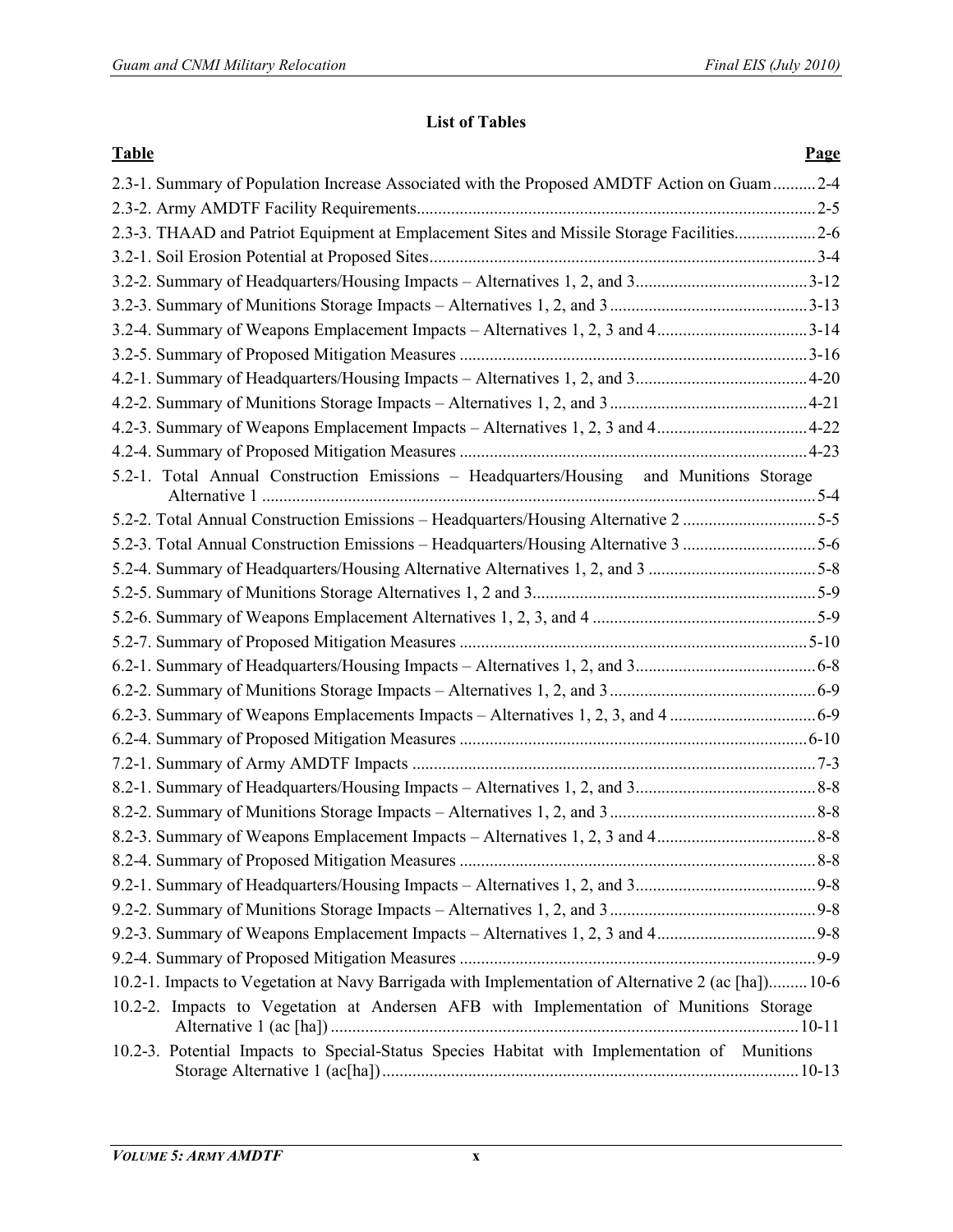| 10.2-4. Potential Impacts to Special-Status Species Habitat with Implementation of Munitions    |  |
|-------------------------------------------------------------------------------------------------|--|
| 10.2-5. Summary of Headquarters/Housing Impacts - Alternatives 1, 2, and 3 10-19                |  |
|                                                                                                 |  |
| 10.2-7. Summary of Weapons Emplacement Impacts – Alternatives 1, 2, 3 and 4 10-21               |  |
|                                                                                                 |  |
| 12.2-1 Summary of Headquarters/Housing Impacts - Alternatives 1, 2, and 3 12-15                 |  |
|                                                                                                 |  |
| 12.2-3. Summary of Weapons Emplacement Impacts - Alternatives 1, 2, 3 and 4 12-16               |  |
|                                                                                                 |  |
| 13.2-1. Summary of Headquarters/Housing Impacts - Alternatives 1, 2, and 313-7                  |  |
|                                                                                                 |  |
| 13.2-3. Summary of Weapons Emplacement Impacts - Alternatives 1, 2, 3 and 4 13-8                |  |
|                                                                                                 |  |
| 16.2-1. Construction Component Assumptions for Project Related Population Impacts 16-2          |  |
| 16.2-2. Operational Component Assumptions for Project Related Population Impacts 16-2           |  |
| 16.2-3. Estimated Population Increase Associated with Proposed Army Action  16-2                |  |
| 16-2-4. Impact on Civilian Labor Force Demand (Full-Time Equivalent [FTE] Jobs)  16-3           |  |
|                                                                                                 |  |
| 16.2-6. Estimated Numbers of On-Island Workers for Various Job Categories other than Direct On- |  |
|                                                                                                 |  |
|                                                                                                 |  |
|                                                                                                 |  |
|                                                                                                 |  |
|                                                                                                 |  |
| 16-2-12. Primary and Secondary Education Teacher Requirements Impacts Summary 16-9              |  |
|                                                                                                 |  |
|                                                                                                 |  |
| 16-10 16.2-15. Impact on Public Health and Human Services, Service Population Summary 16-10     |  |
|                                                                                                 |  |
|                                                                                                 |  |
|                                                                                                 |  |
| 16-12 16.2-19. Impact on Other Selected General Service Agency Service Population  16-12        |  |
|                                                                                                 |  |
|                                                                                                 |  |
|                                                                                                 |  |
|                                                                                                 |  |
|                                                                                                 |  |
| 17.2-2. Summary of Headquarters/Housing Impacts - Alternatives 1, 2, and 317-7                  |  |
|                                                                                                 |  |